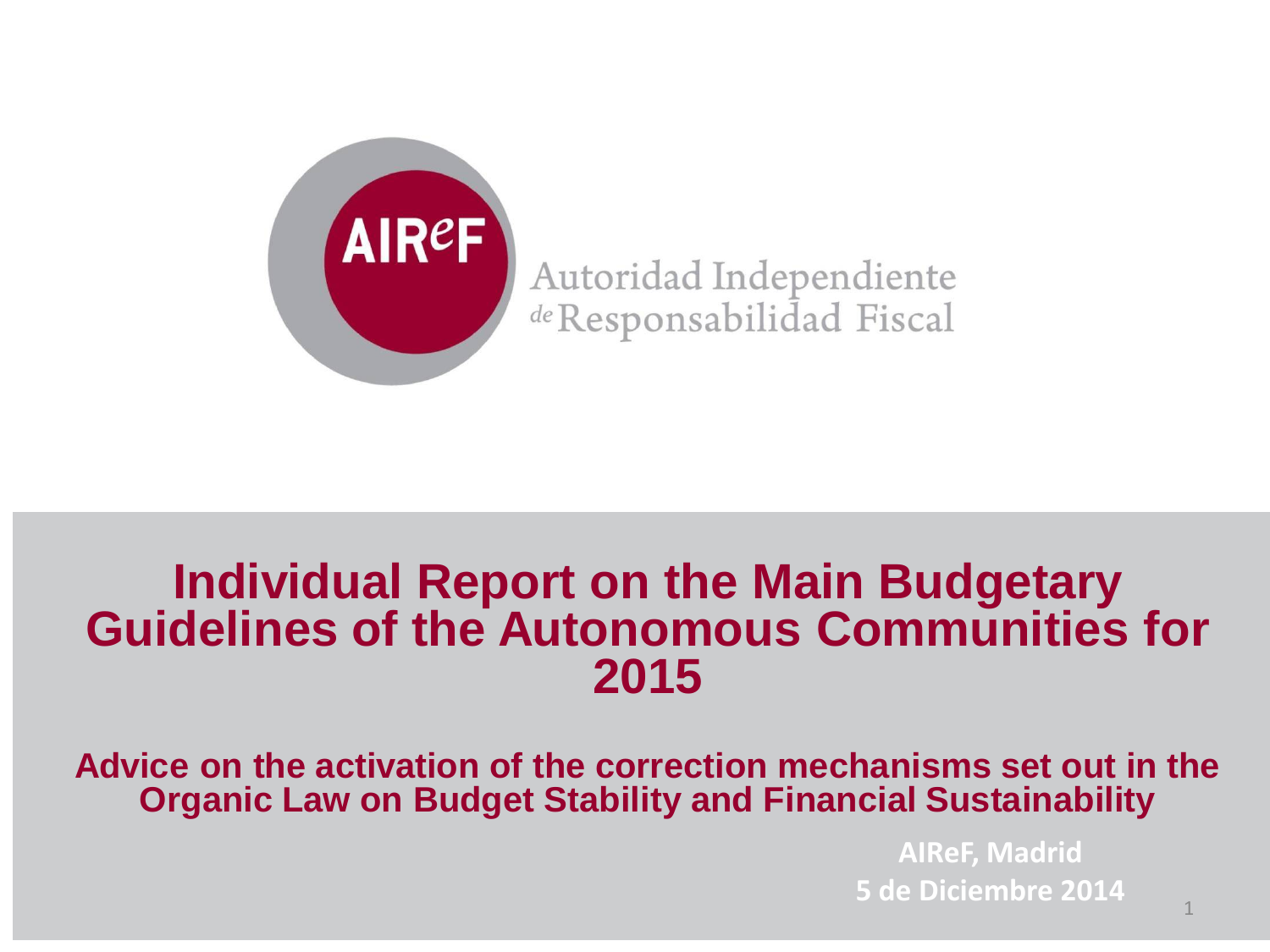### **Schedule**

### **AIReF publications so far:**

**28 Jul:** Report on the Economic and Financial Plans of the Autonomous Communities→ Only one plan (out of six presented) was endorsed.

**26 Sep:** Report on Macroeconomic Forecasts→ Endorses macroeconomic scenario embedded in state Budget as probable and it highlights downside risks.

**15 Oct:** Report on the Draft State Budget and Main Budgetary Guidelines from Public Administrations  $\rightarrow$  concludes that deficit target is highly demanding and signals a list of noncompliance risks, one of these being target deviations in the Autonomous Regions. However:

- Information was limited
- A follow up individual report was envisaged

**25 Nov:** Opinion on the determination of the Revaluation Pension Index→ Only mandatory Opinion

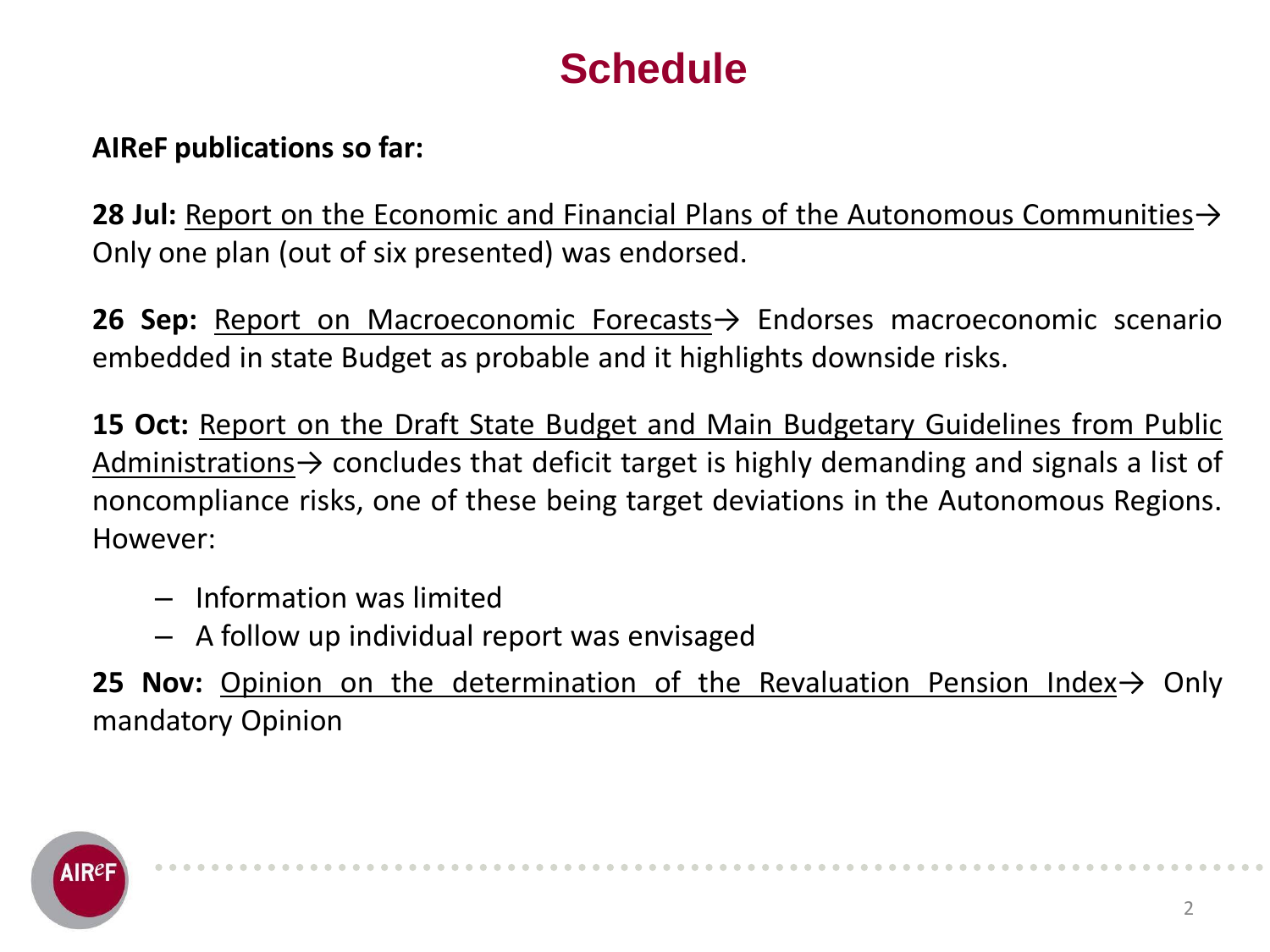### **Individual Report on the Main Budgetary Guidelines of the Autonomous Communities for 2015**

**Individual reports for communities published in two tranches:**

**5 Dec**: Individual Report on the Main Budgetary Guidelines of the Autonomous Communities for 2015

- Noncompliance risks with 2014 targets are identified after careful analysis of draft budgets and new information from Autonomous Communities
- In general, compliance with 2014 targets (-1% PIB) is tight
- **High risks of a significant deviation** in some cases

**16 Dec:** Individual Report on the Main Budgetary Guidelines of **all** Autonomous Communities for 2015

Report for the remaing Autonomous Communities

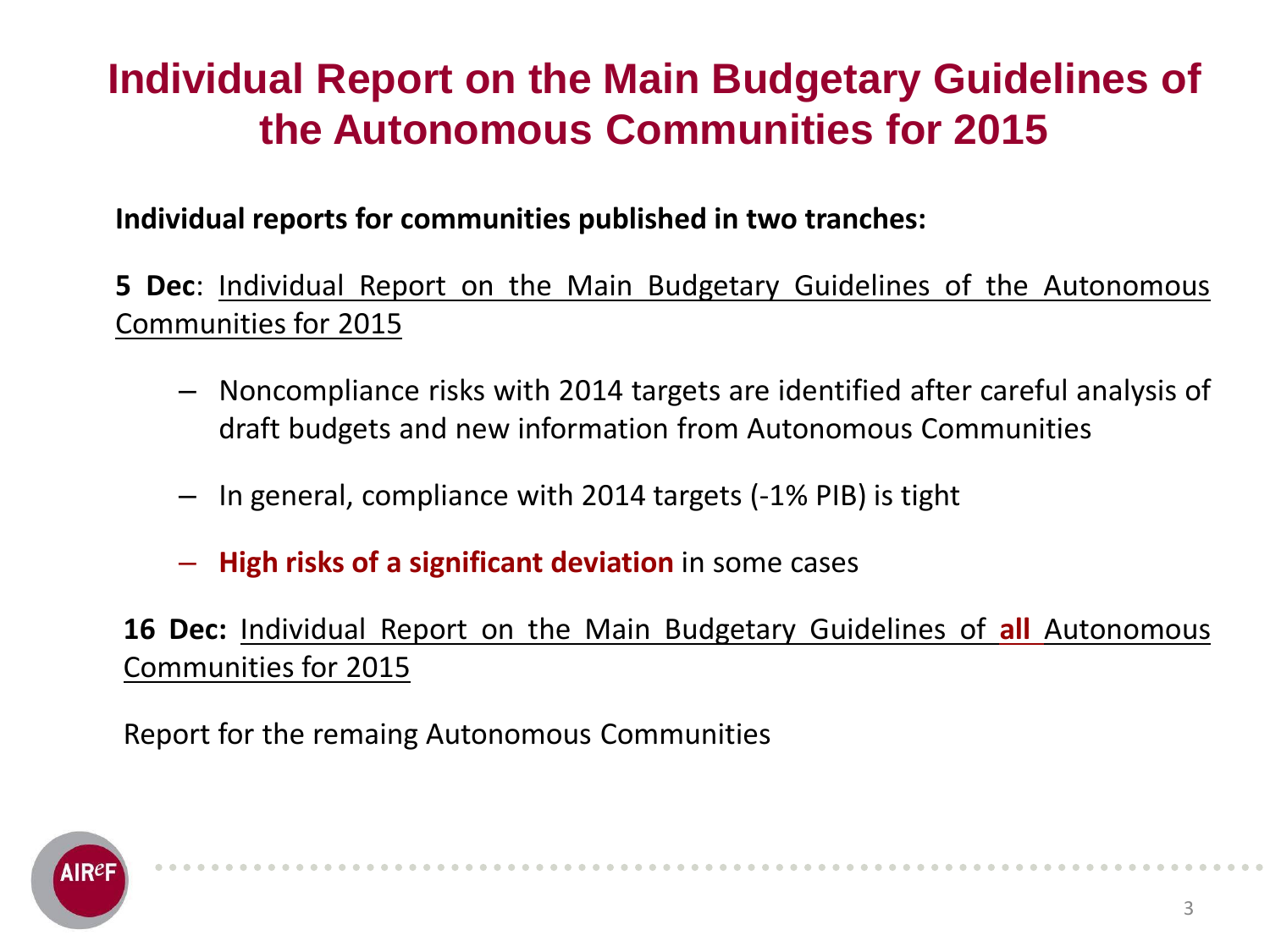### **Provisions in the Budget Stability and Financial Sustainability Law**

**A series of especific and staggered measures to prevent deviations and correct fiscal imbalances**

- Preventive Measures→ Before deviations occur.
	- Automatic preventive measures (art. 18)
	- Risk of noncompliance alert (art. 19)
- Corrective Measures→ Once a deviation from target materializes: limits to debt issuance and design of Economic and Financial plans.
- $\overline{\phantom{a}}$  Coercive Measures $\rightarrow$  if coercive measures are not approved: freeze on funds, deposit constitution, experts´ commission and further coercive measures.

### **AIReF recommends the issuance of a Risk of noncompliance alert, as foreseen in art. 19**

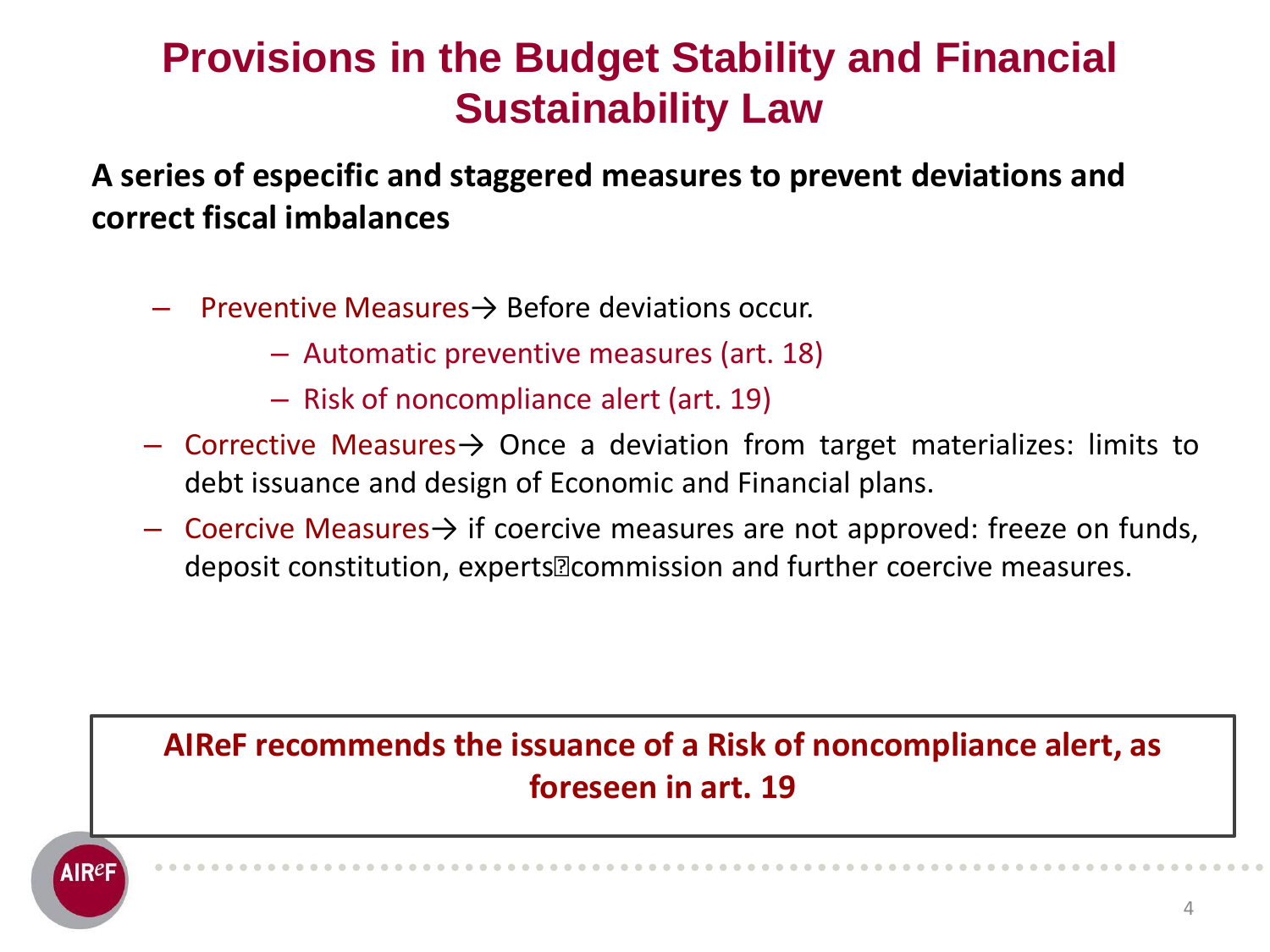# **Identification of a deviation from 2014 target**

- $\checkmark$  In accordance with the law (art. 21 of AIReF's organic law and art. 20 of AIReF´s Statute)) AIReF must signal DEVIATION RISKS in the following cases:
	- a) If there is enough evidence after the analysis of quarterly national accounts  $\rightarrow$  Available data until end of Sep has been assessed.
	- b) If it follows from the EFP analysis  $\rightarrow$  no publication so far (Aragon only)
	- c) If it is detected during the preparation of any of the reports foreseen in the statute $\rightarrow$  Report on the State Draft Budget and Main Budgetary Guidelines (special section).
	- $\checkmark$  IF A RISK OF DEVIATION IS IDENTIFIED, IT MUST BE COMMUNICATED TO THE COMPETENT BODY TO IMPLEMENT CORRECTIVE MEASURES AND IN ANY CASE TO THE MINISTRY OF FINANCE AND PUBLIC ADMINISTRATION.

#### **COMPLY OR EXPLAIN PRINCIPLE MUST BE FOLLOWED**

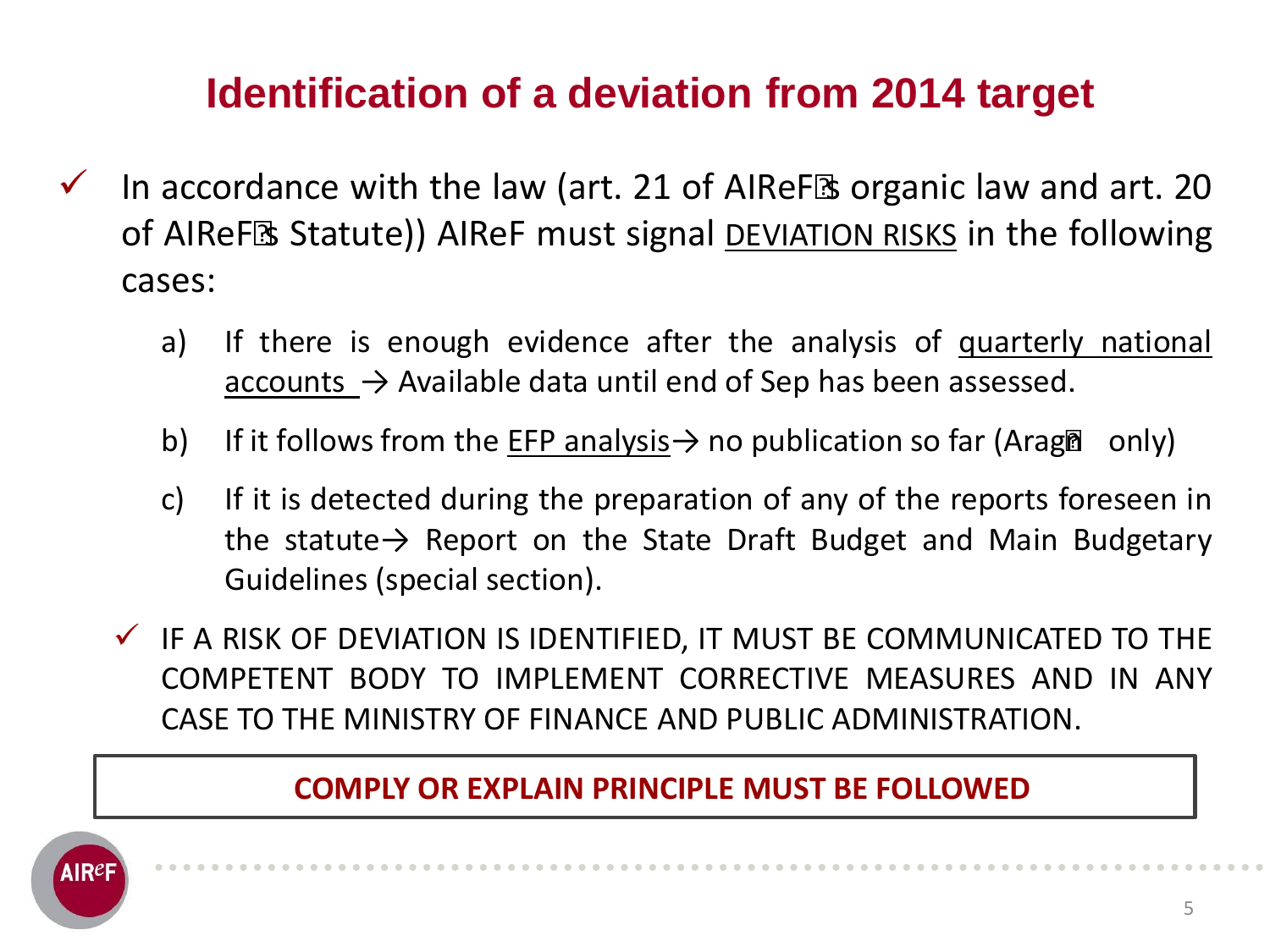# **NONCOMPLIANCE RISK ALERT (art. 19)**

- If a noncompliance risk is identified, the government (following a proposal from the Ministry of Finance and Public Administration) will hear in an audience the relevant party and eventually issue a risk of noncompliance alert.
- The noncompliance alert will be public and sent to the Fiscal and Financial Policy Council.
- The alerted party will have one month to implement the necessary measures:
- $-$  If no measures are adopted  $\rightarrow$  Corrective Measures

### **Economic and Financial Plan**

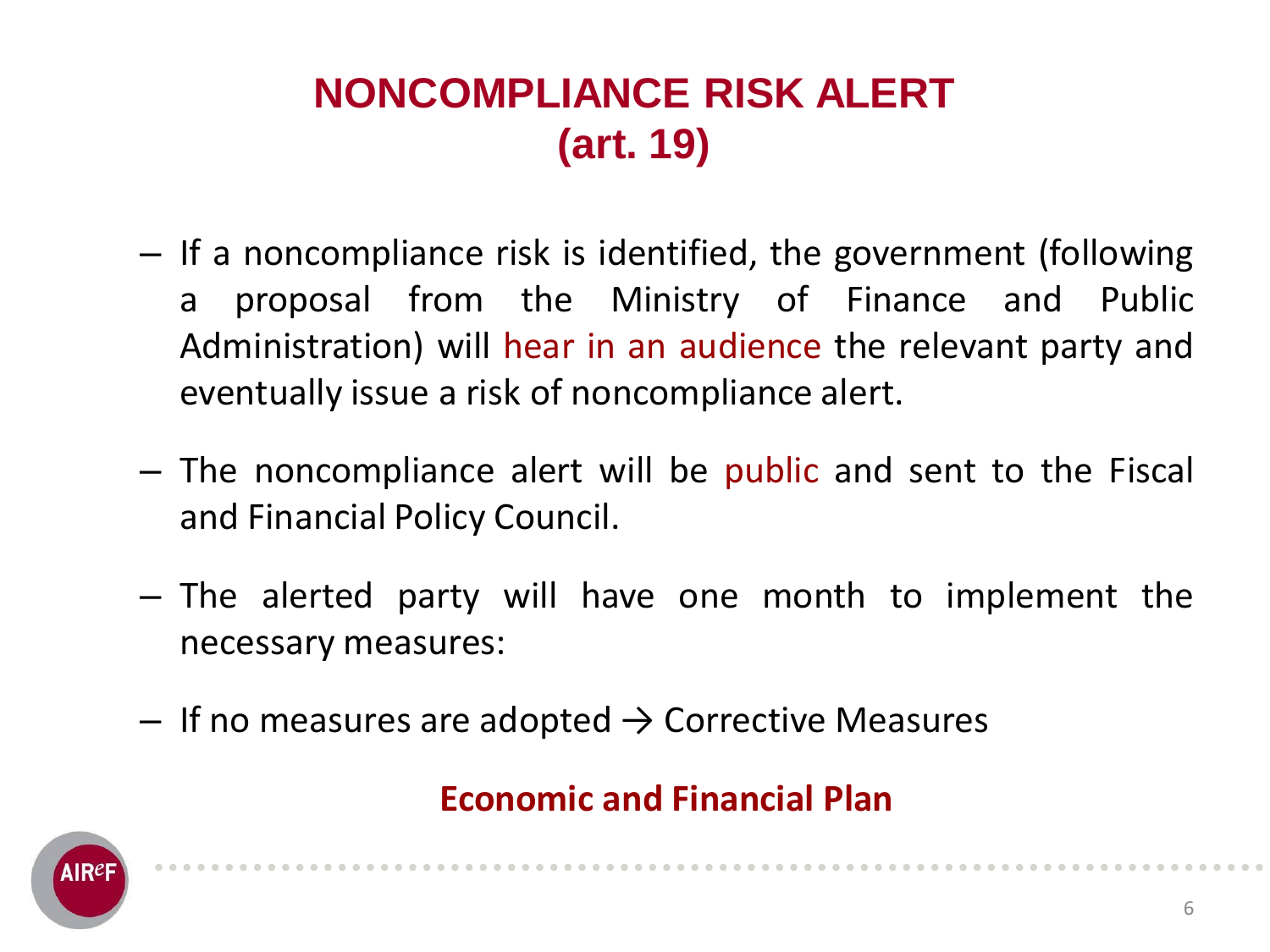# **The importance of speed**

### **Act swiftly to avoid delays**

- Bring forward the possibility to adopt measures with high risk of significant deviation:
	- $\checkmark$  Factor in the procedural times to be respected by law.
- Waiting availability of data for the whole year implies to delay measures at least until March.
- **Implementation of measures can take even longer since 2015** is an elections year (changes in government and delays in the policy process)

### **CONTINUE THE ALREADY MADE EFFORT AND AVOID A STAY**

In 2014 only one EFP has been presented and approved.

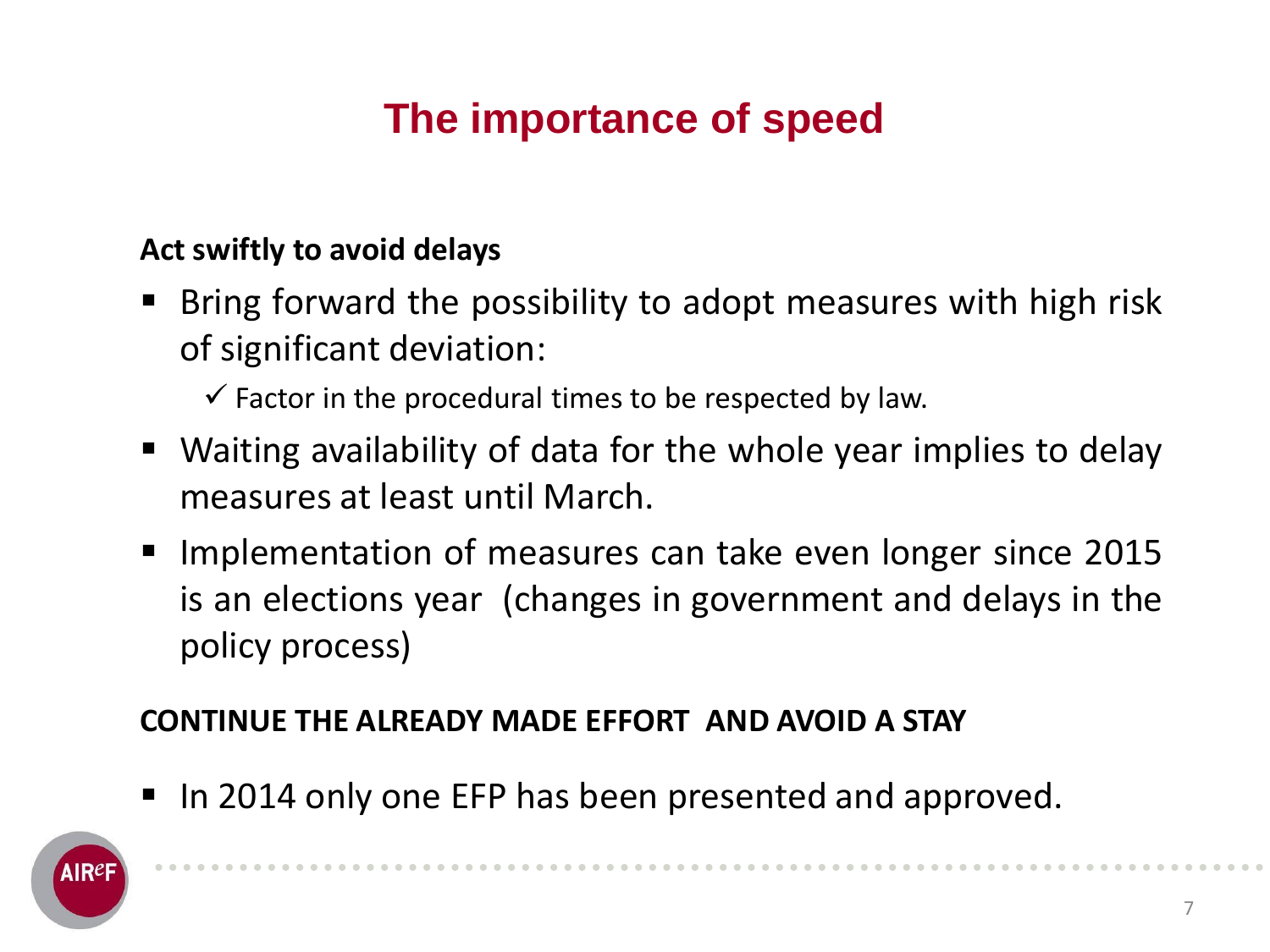### **ANALYSIS FOR ALL COMMUNITIES: RISK ASSESSMENT**

**GENERAL ASSESSMENT**: Overall, compliance of 2014 targets very tight.

Unsatisfactory developments on the expenditure side and deviations in some revenue categories

3.3% fall in transfers from the financing system for autonomous regions with a common regime

Relatively high share of interest expenditure and low elasticity of a high share of expenditure made by communities

Relaxation of previously adopted measures

#### **RISK CONSIDERATIONS:**

Quantitative  $\rightarrow$  Significant deviation identification (higher than 3% of GDP)

Qualitative  $\rightarrow$  Probability of risks materializing

Worsening→ Additional risks for 2015

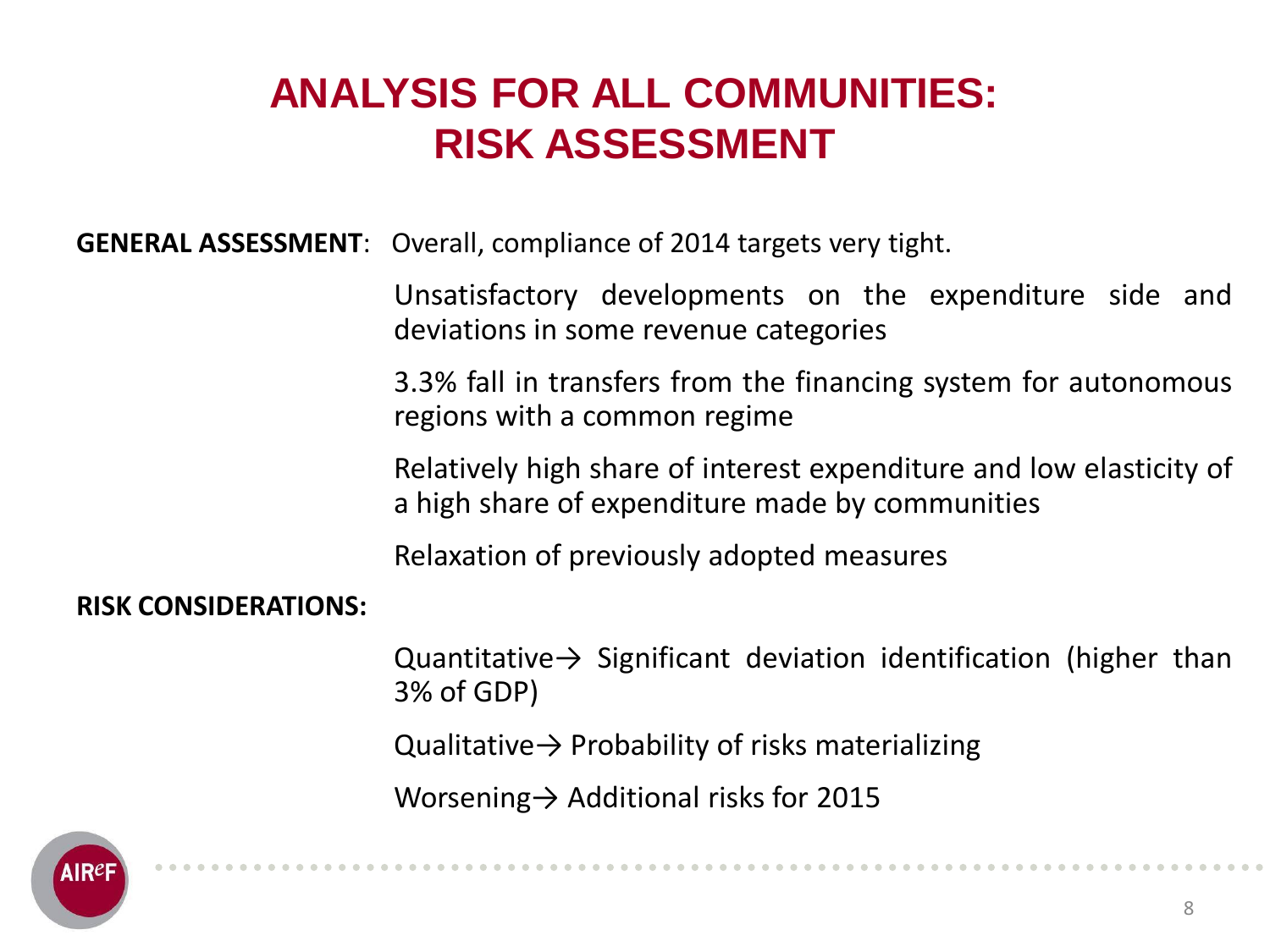# **INDIVIDUAL RISK ASSESSMENT**

### **VERY HIGH RISK OF DEVIATION** (MORE THAN 2% OF GDP):

- EXTREMADURA
- CATALONIA
- VALENCIA
- MURCIA

#### **HIGH RISK OF DEVIATION** (MORE THAN 1.3% OF GDP):

CONSIDERED FACTORS: UNSATISFACTORY FISCAL DEVELOPMENTS UNTIL SEPTEMBER 2013 AND SPECIFIC RISKS IN:

- Castilla-La Mancha
- Andalucía
- Baleares

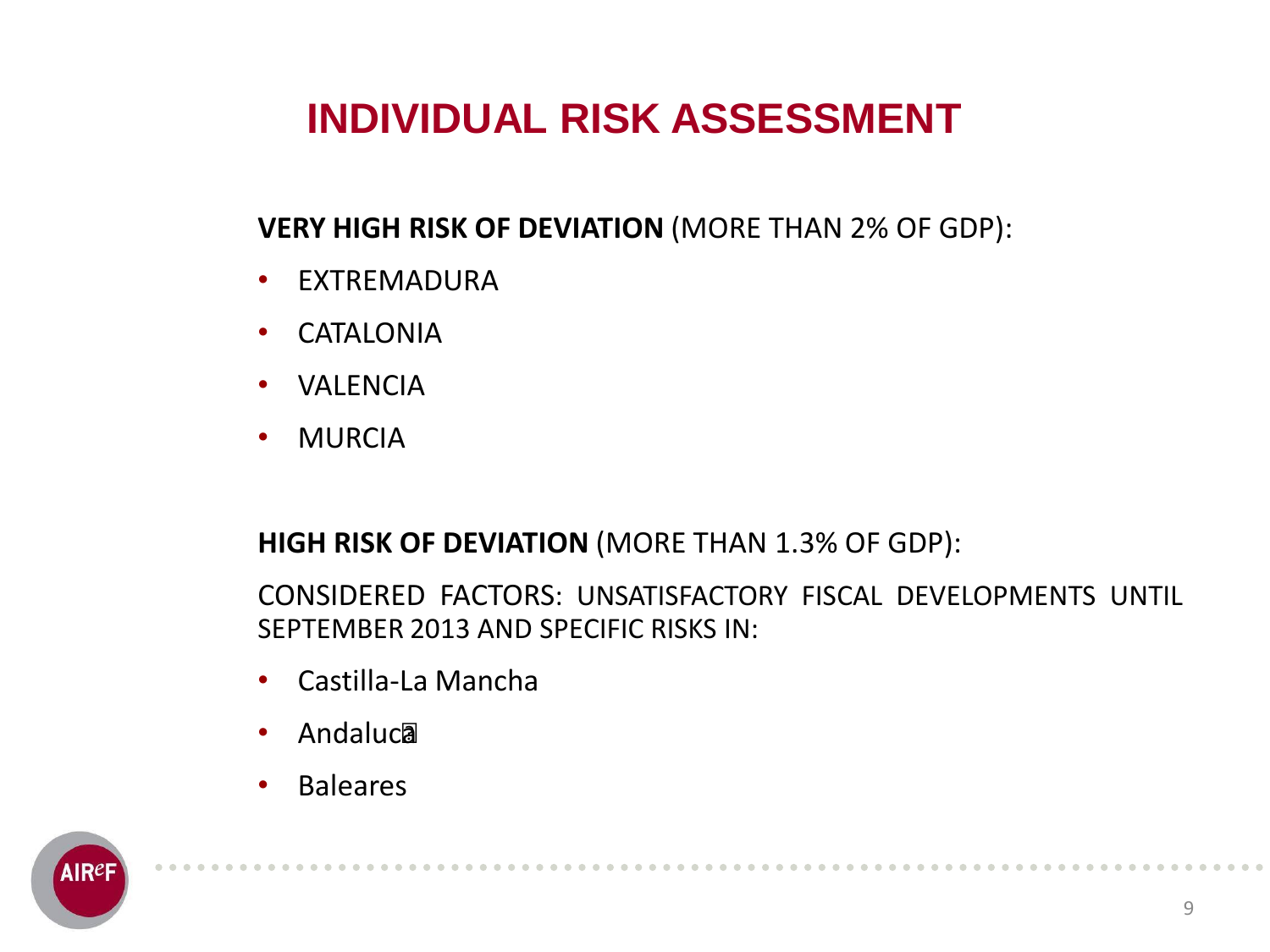## **EXTREMADURA**

### **2014 DEVIATION RISK**

- Government forecast: 1,5% of GDP
- Additional risks in revenue forecasts: Capital transfers and Tax on Property taxes

- Base effect due to noncompliance in 2014
- Additional risks : Capital revenue forecasts and current expenditures from the Regional Health Service

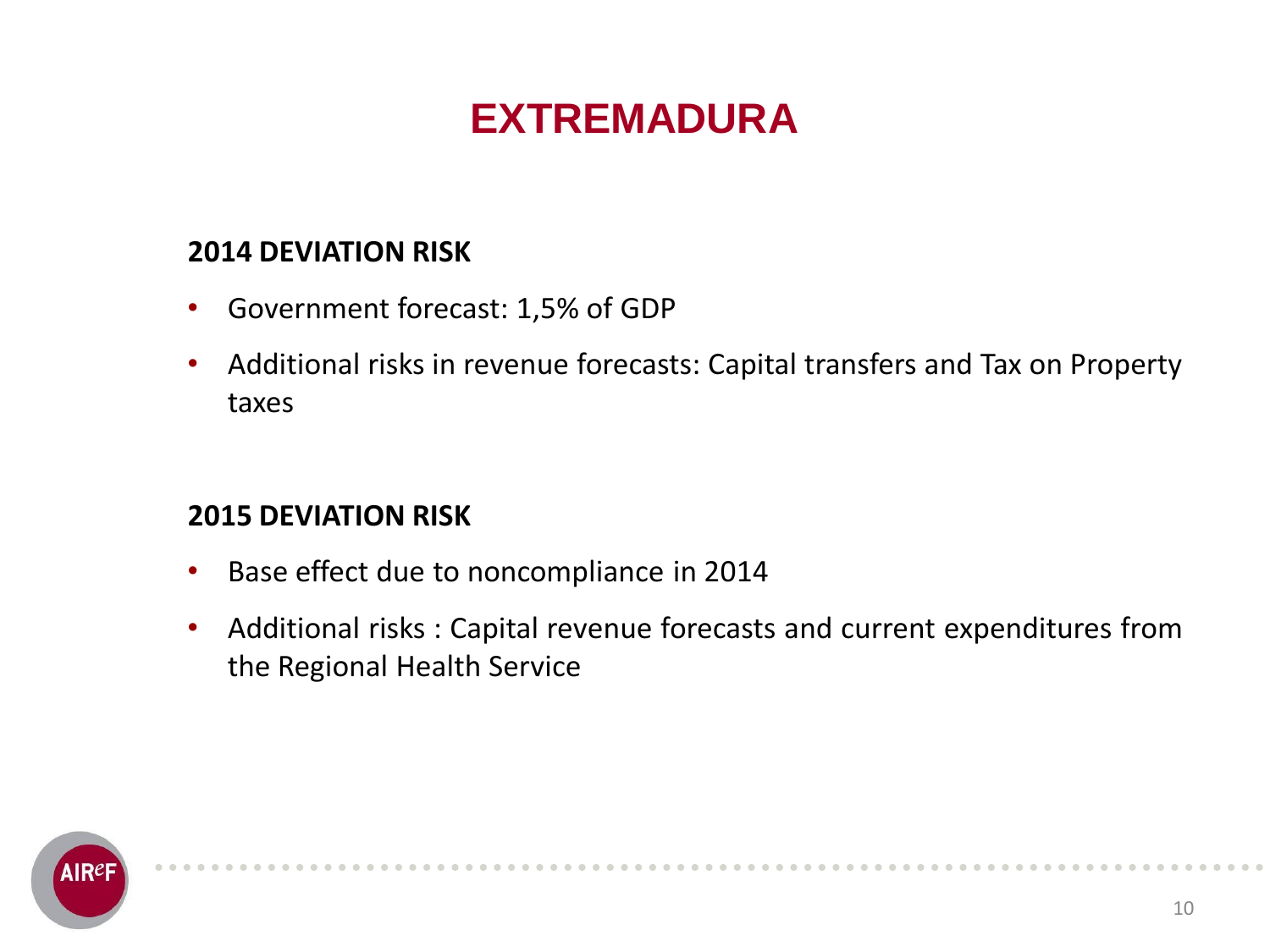# **CATALONIA**

### **2014 DEVIATION RISK**

- Tax on property transmissions
- Revenue for concessions and privatizations
- Adjustments from budgetary figures to national accounts (account 409/413)

- Base effect due to noncompliance in 2014
- Additional risks: state transfers  $\rightarrow$  regional financing system, IDEC compensation and statutory investments

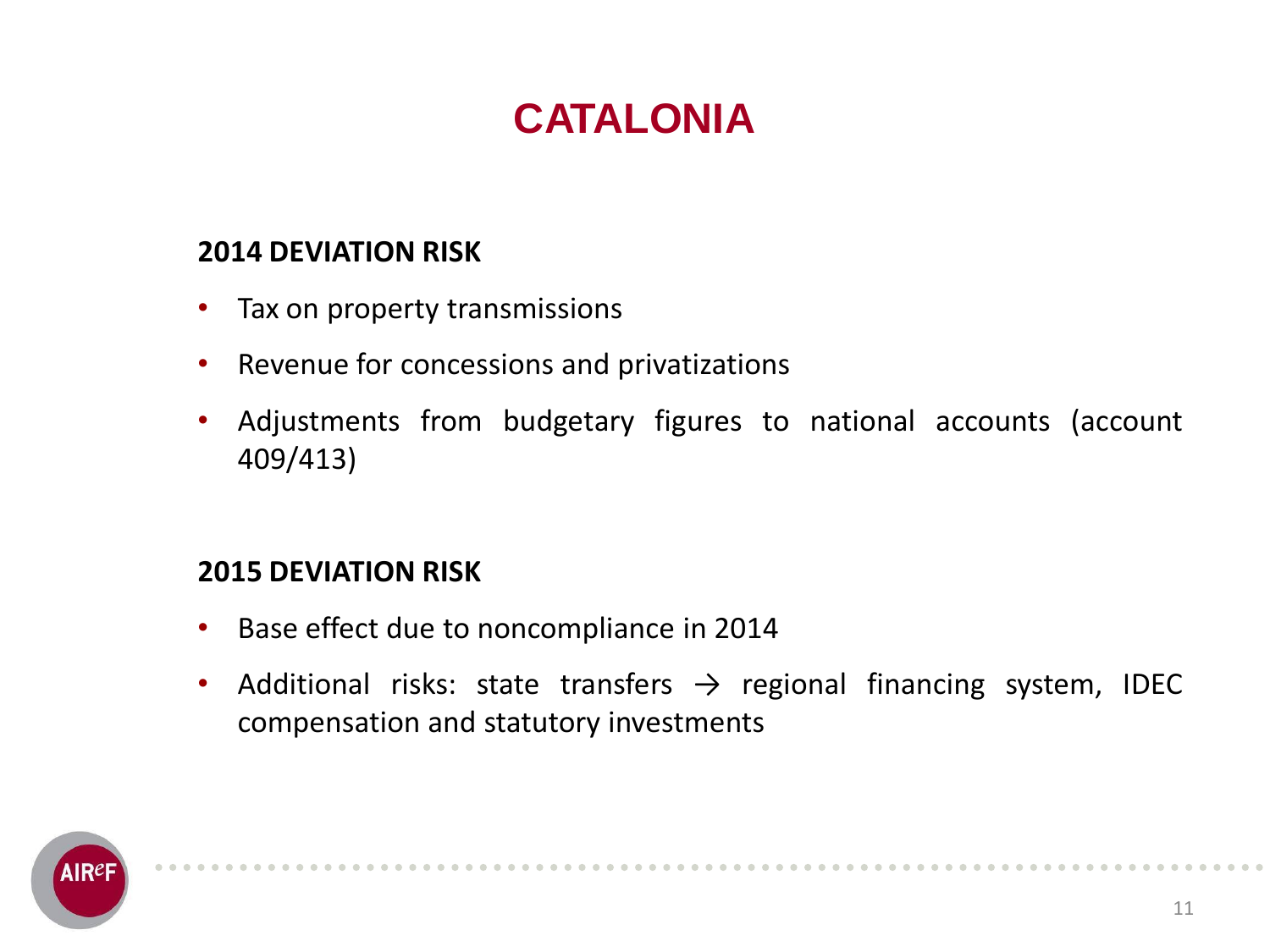## **VALENCIA**

#### **2014 DEVIATION RISK**

• Additional risks: state transfers  $\rightarrow$  regional financing system and IDEC compensation

- Base effect due to noncompliance in 2014
- Additional risks: state transfers  $\rightarrow$  regional financing system and IDEC compensation

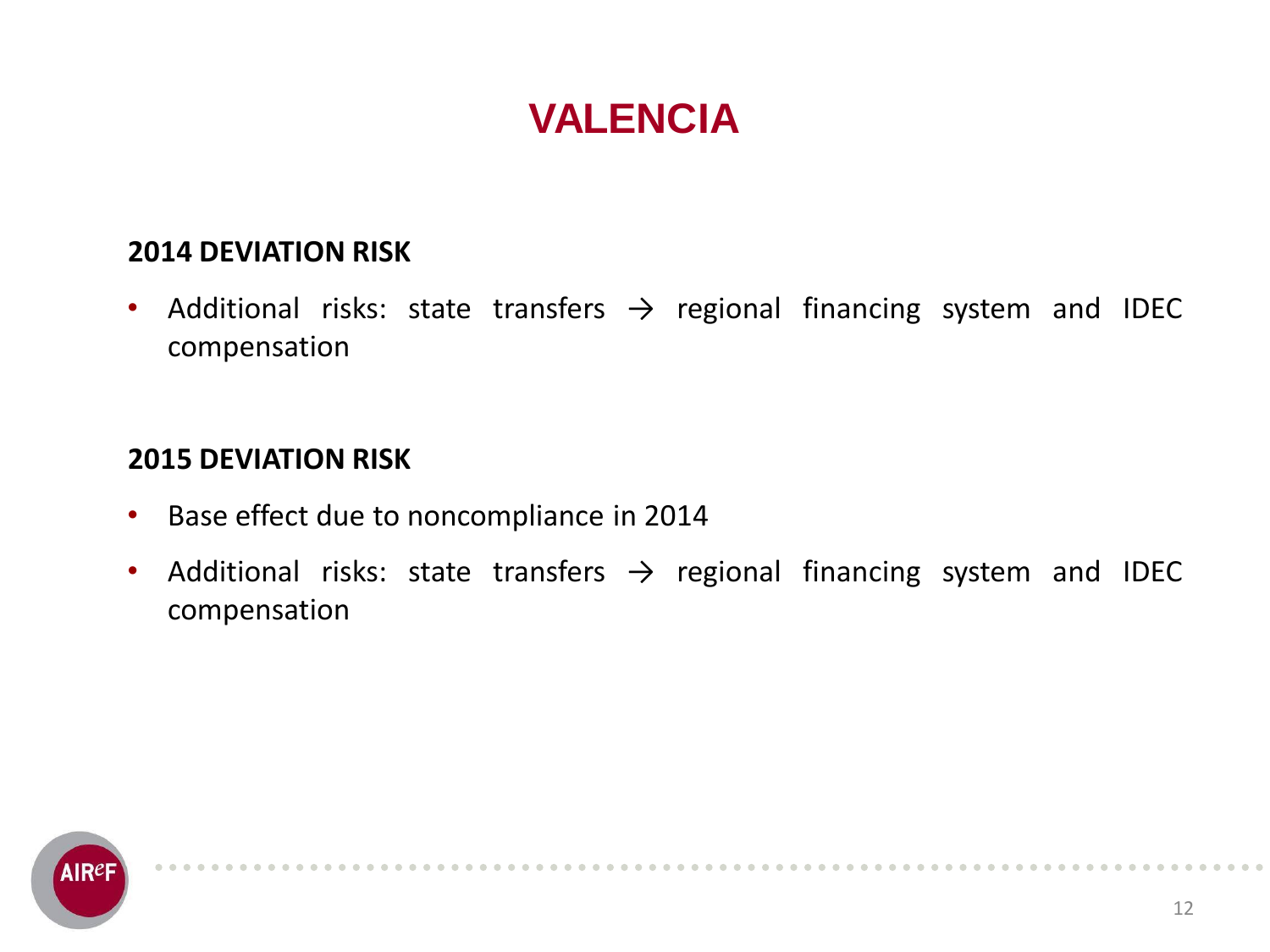# **MURCIA**

#### **2014 DEVIATION RISK**

- Privatizations
- Tax on property transmissions
- Public taxes and price of public services
- Current expenditure

- Base effect due to noncompliance in 2014
- Additional risks: tax on property transmissions and heredity and donations tax

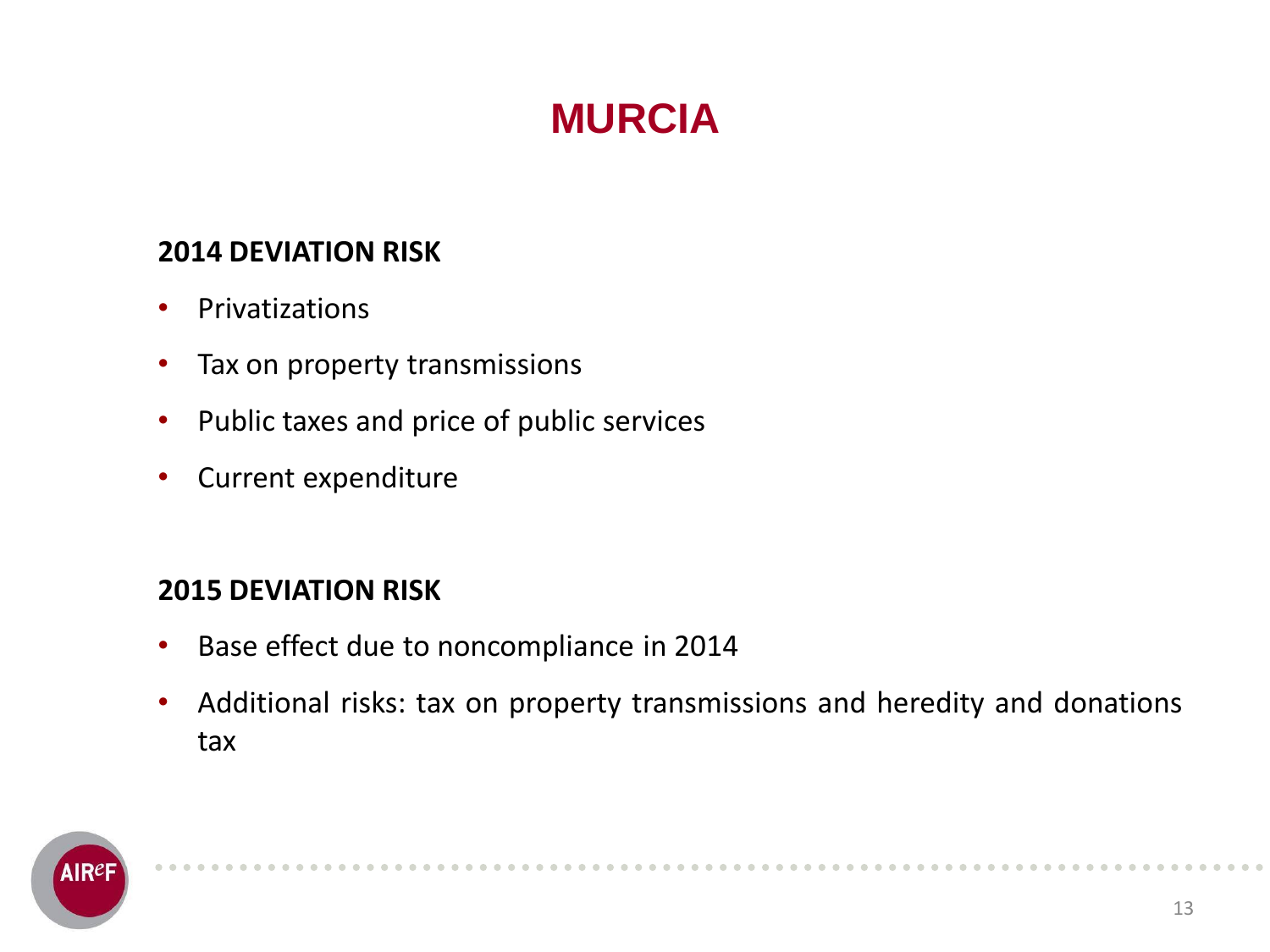# **CASTILLA-LA MANCHA**

#### **2014 DEVIATION RISK**

- Unsatisfactory result of measures to under execute expenditure
- Low risk: Lower income from property Transmissions tax or Privatizations can be partially compensated by positive developments on capital transfers.

#### **2015 DEVIATION RISK**

• Base effect due to noncompliance in 2014

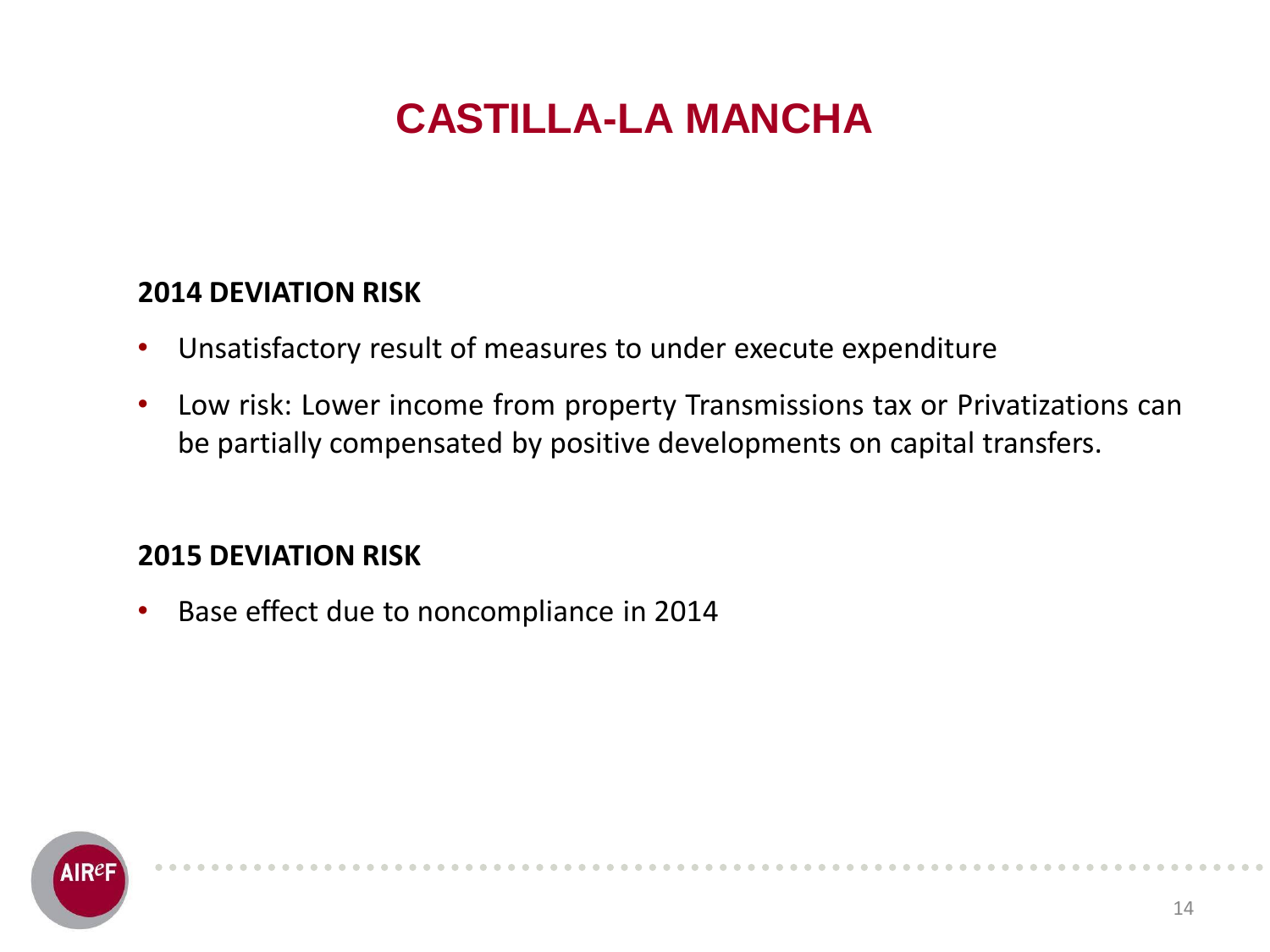# **ANDALUCIA**

#### **2014 DEVIATION RISK**

- Unsatisfactory evolution of expenditures
- Lease-back of assets  $\rightarrow$  Timing issue and uncertainty about its recording in National Accounts.
- EU Funds $\rightarrow$  Difficult to certify all expenditures before 2015 starts.

- Base effect due to noncompliance in 2014, in case the lease-back transaction is considered a financial operation. Timing issue in case operations are shifted from 2014 to 2015.
- Additional risks: Resources from the financing system and adjustments from budgetary figures to national accounts (accounts 409/413)